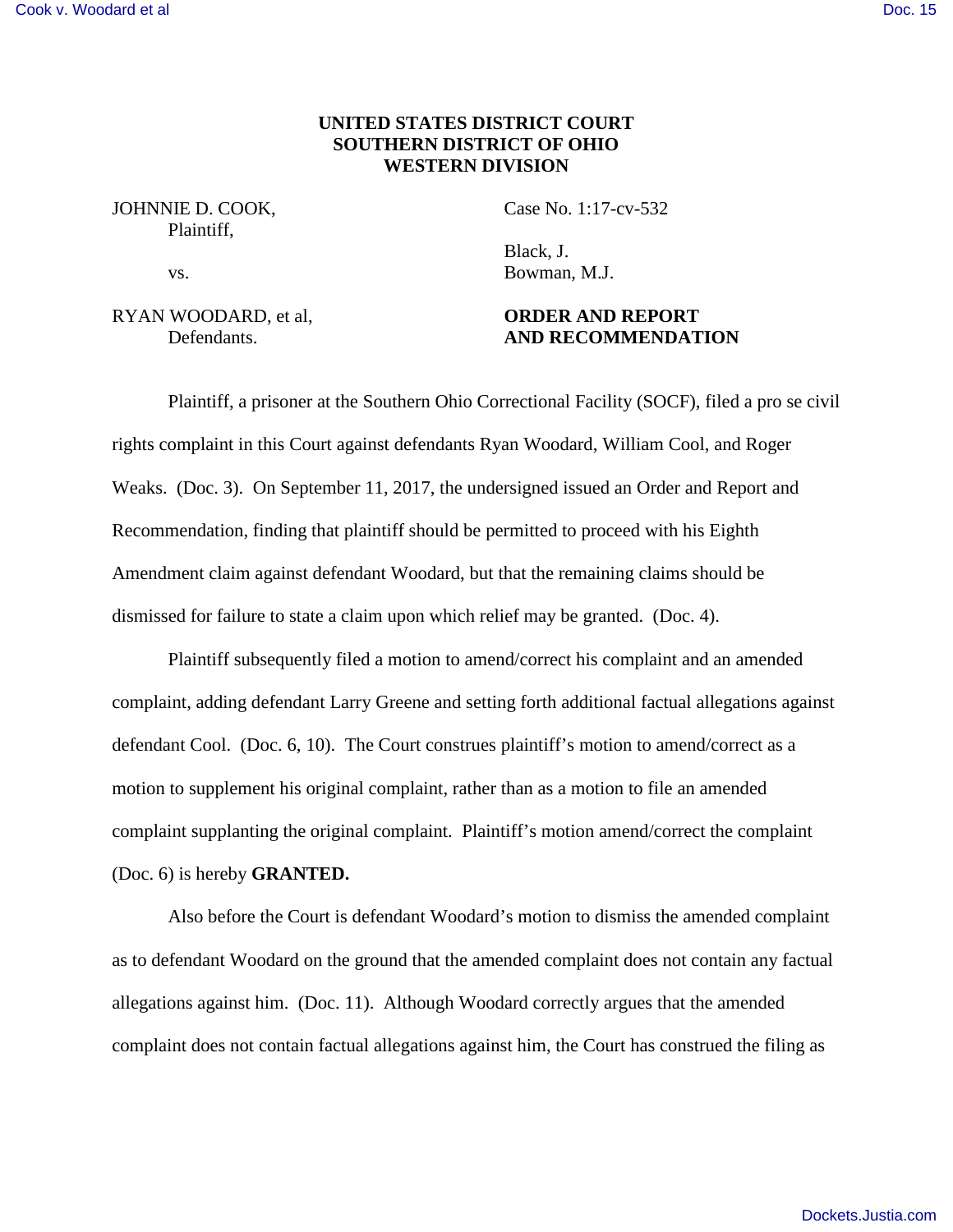being a supplement to the original complaint. The undersigned therefore recommends that the motion to dismiss the amended complaint be denied.

This matter is now before the Court for a *sua sponte* review of the complaint, as amended/corrected, to determine whether the complaint, or any portion of it, should be dismissed because it is frivolous, malicious, fails to state a claim upon which relief may be granted or seeks monetary relief from a defendant who is immune from such relief. *See* Prison Litigation Reform Act of 1995 § 804, 28 U.S.C. § 1915(e)(2)(B); § 805, 28 U.S.C. § 1915A(b).

In enacting the original *in forma pauperis* statute, Congress recognized that a "litigant whose filing fees and court costs are assumed by the public, unlike a paying litigant, lacks an economic incentive to refrain from filing frivolous, malicious, or repetitive lawsuits." *Denton v. Hernandez,* 504 U.S. 25, 31 (1992) (quoting *Neitzke v. Williams,* 490 U.S. 319, 324 (1989)). To prevent such abusive litigation, Congress has authorized federal courts to dismiss an *in forma pauperis* complaint if they are satisfied that the action is frivolous or malicious. *Id.*; *see also* 28 U.S.C. §§ 1915(e)(2)(B)(i) and 1915A(b)(1). A complaint may be dismissed as frivolous when the plaintiff cannot make any claim with a rational or arguable basis in fact or law. *Neitzke v. Williams,* 490 U.S. 319, 328-29 (1989); *see also Lawler v. Marshall*, 898 F.2d 1196, 1198 (6th Cir. 1990). An action has no arguable legal basis when the defendant is immune from suit or when plaintiff claims a violation of a legal interest which clearly does not exist. *Neitzke,* 490 U.S. at 327. An action has no arguable factual basis when the allegations are delusional or rise to the level of the irrational or "wholly incredible." *Denton,* 504 U.S. at 32; *Lawler,* 898 F.2d at 1199. The Court need not accept as true factual allegations that are "fantastic or delusional" in reviewing a complaint for frivolousness. *Hill v. Lappin*, 630 F.3d 468, 471 (6th Cir. 2010) (quoting *Neitzke*, 490 U.S. at 328).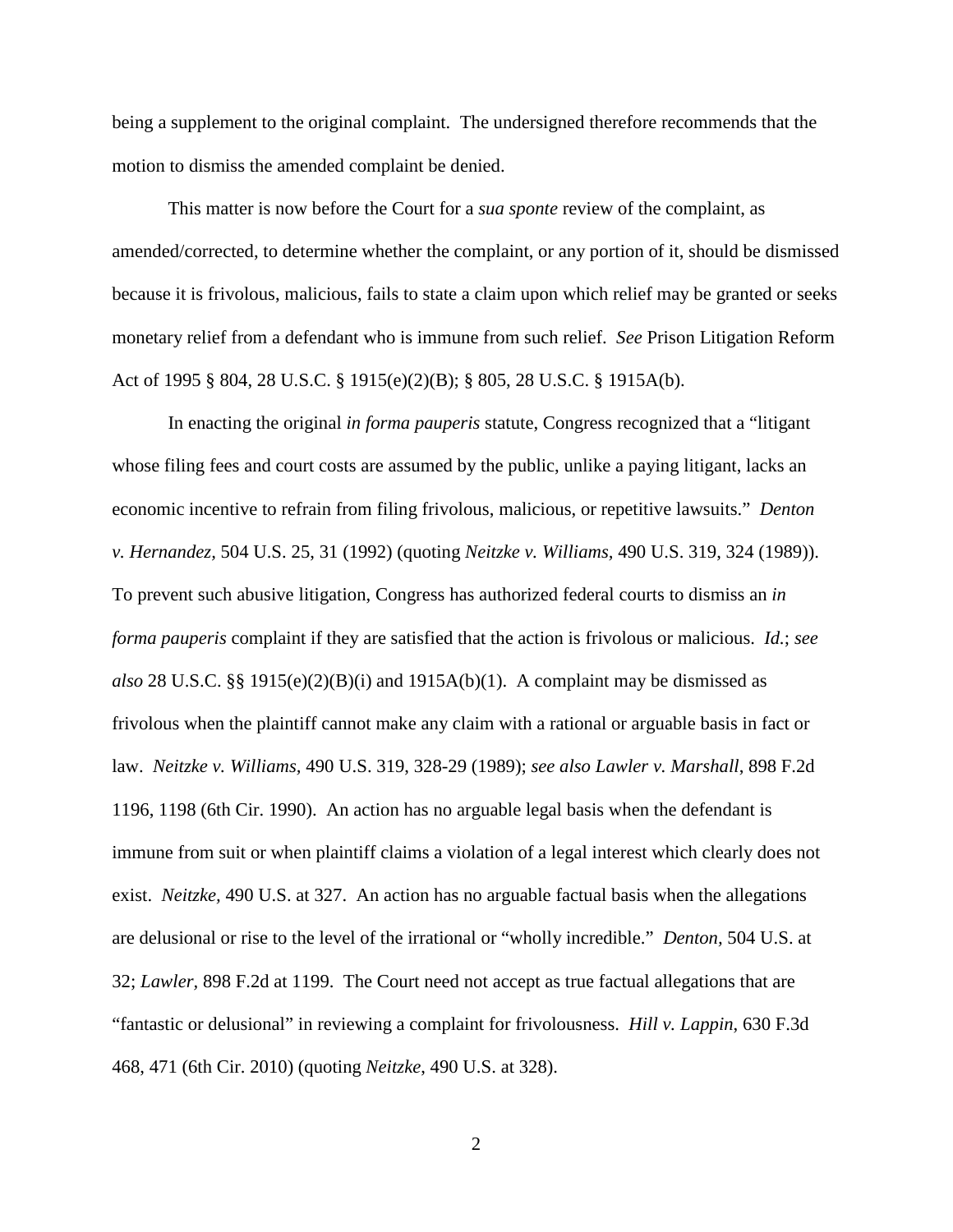Congress also has authorized the *sua sponte* dismissal of complaints that fail to state a claim upon which relief may be granted. 28 U.S.C.  $\S$ § 1915 (e)(2)(B)(ii) and 1915A(b)(1). A complaint filed by a *pro se* plaintiff must be "liberally construed" and "held to less stringent standards than formal pleadings drafted by lawyers." *Erickson v. Pardus*, 551 U.S. 89, 94 (2007) (per curiam) (quoting *Estelle v. Gamble,* 429 U.S. 97, 106 (1976)). By the same token, however, the complaint "must contain sufficient factual matter, accepted as true, to 'state a claim to relief that is plausible on its face.'" *Ashcroft v. Iqbal*, 556 U.S. 662, 678 (2009) (quoting *Bell Atlantic Corp. v. Twombly*, 550 U.S. 544, 570 (2007)); *see also Hill*, 630 F.3d at 470-71 ("dismissal standard articulated in *Iqbal* and *Twombly* governs dismissals for failure to state a claim" under §§ 1915A(b)(1) and 1915(e)(2)(B)(ii)).

"A claim has facial plausibility when the plaintiff pleads factual content that allows the court to draw the reasonable inference that the defendant is liable for the misconduct alleged." *Iqbal*, 556 U.S. at 678 (citing *Twombly*, 550 U.S. at 556). The Court must accept all wellpleaded factual allegations as true, but need not "accept as true a legal conclusion couched as a factual allegation." *Twombly*, 550 U.S. at 555 (quoting *Papasan v. Allain*, 478 U.S. 265, 286 (1986)). Although a complaint need not contain "detailed factual allegations," it must provide "more than an unadorned, the-defendant-unlawfully-harmed-me accusation." *Iqbal*, 556 U.S. at 678 (citing *Twombly*, 550 U.S. at 555). A pleading that offers "labels and conclusions" or "a formulaic recitation of the elements of a cause of action will not do." *Twombly*, 550 U.S. at 555. Nor does a complaint suffice if it tenders "naked assertion[s]" devoid of "further factual enhancement." *Id.* at 557. The complaint must "give the defendant fair notice of what the ... claim is and the grounds upon which it rests." *Erickson*, 551 U.S. at 93 (citations omitted).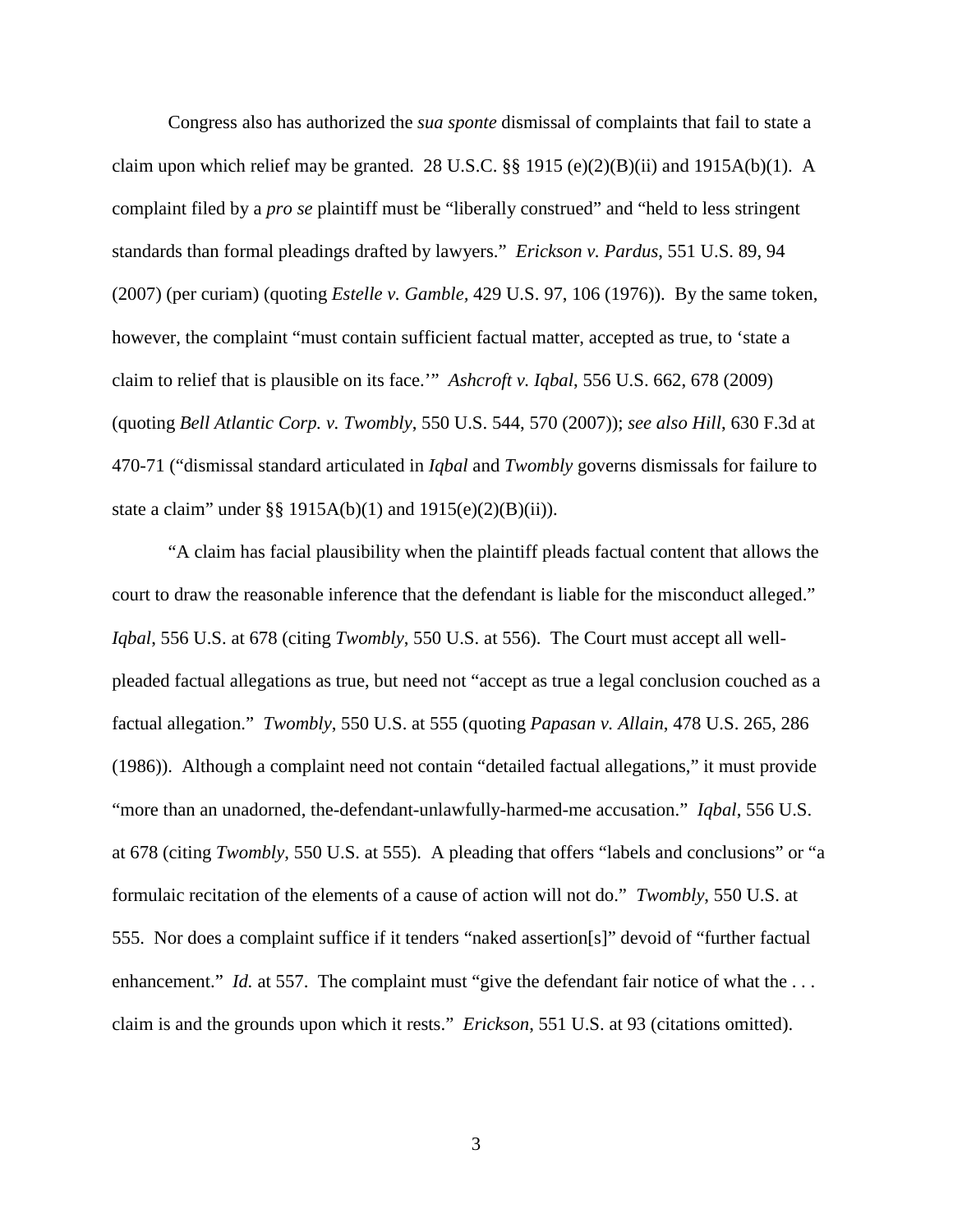In the amended complaint, plaintiff first brings a claim of retaliation against defendant William Cool. Plaintiff claims that during the discovery phase of a prior lawsuit filed in this Court,<sup>1</sup> he sent three subpoenas to Warden Ron Erdos, Medical Administrator Mrs. Warren, and defendant Cool. According to plaintiff, Cool retaliated against him by writing a false conduct report stating that plaintiff had forged the subpoenas. In preparation for contesting the conduct report before the Rules Infraction Board, plaintiff claims that he requested Cool, Erdos, and Warren as witnesses. However, on July 7, 2017, he claims he was told that Erdos and Warren would not be called as witnesses and that "I needed to dismiss my civil action or suffer consequences even possibly lose my life." (*Id.* at PageID 52). During the hearing, plaintiff claims that Cool told the RIB chairperson "to find me guilty to show me who's in charge and that I have no rights at all." (*Id.* at PageID 54). Plaintiff was ultimately found guilty by the RIB and sentenced to twenty days in disciplinary control. (*Id.* at PageID 54).

Plaintiff unsuccessfully appealed the result of the RIB hearing to defendant Larry Greene on the ground that his procedural due process rights were violated and that he presented sufficient evidence to overturn the RIB's decision. (*Id.* at PageID 55).

Next plaintiff complains that his television was broken during the course of a cell search on July 6, 2017. Plaintiff claims that he requested the name of the responsible prison official from Mrs. Tackett but was not provided with the information. Plaintiff alleges that he submitted an informal complaint to Sgt. Terry and a grievance to the institutional inspector. Plaintiff claims that Sgt. Brabson showed him an email stating that if plaintiff wished to receive

 $\overline{a}$ 

<span id="page-3-0"></span><sup>&</sup>lt;sup>1</sup> On March 13, 2017, plaintiff filed a complaint in this Court in Case No. 1:17-cv-161 (Dlott, J.; Bowman, M.J.), raising the same factual allegations as in the original complaint filed in this case. By Order issued April 10, 2017, the undersigned ordered service on the named defendant Claude Woodard. On July 3, 2017, plaintiff filed a motion to voluntarily dismiss the case "so that he can file his civil action against the correct person responsible for his injuries." (Doc. 15). Plaintiff subsequently filed a "motion to dismiss case due to retaliation from prison official." (Doc. 16). On September 12, 2017—after initiating this action against Ryan Woodard—the undersigned issued a Report and Recommendation to grant plaintiff's voluntarily motion to dismiss filed in case number 1:17-cv-161.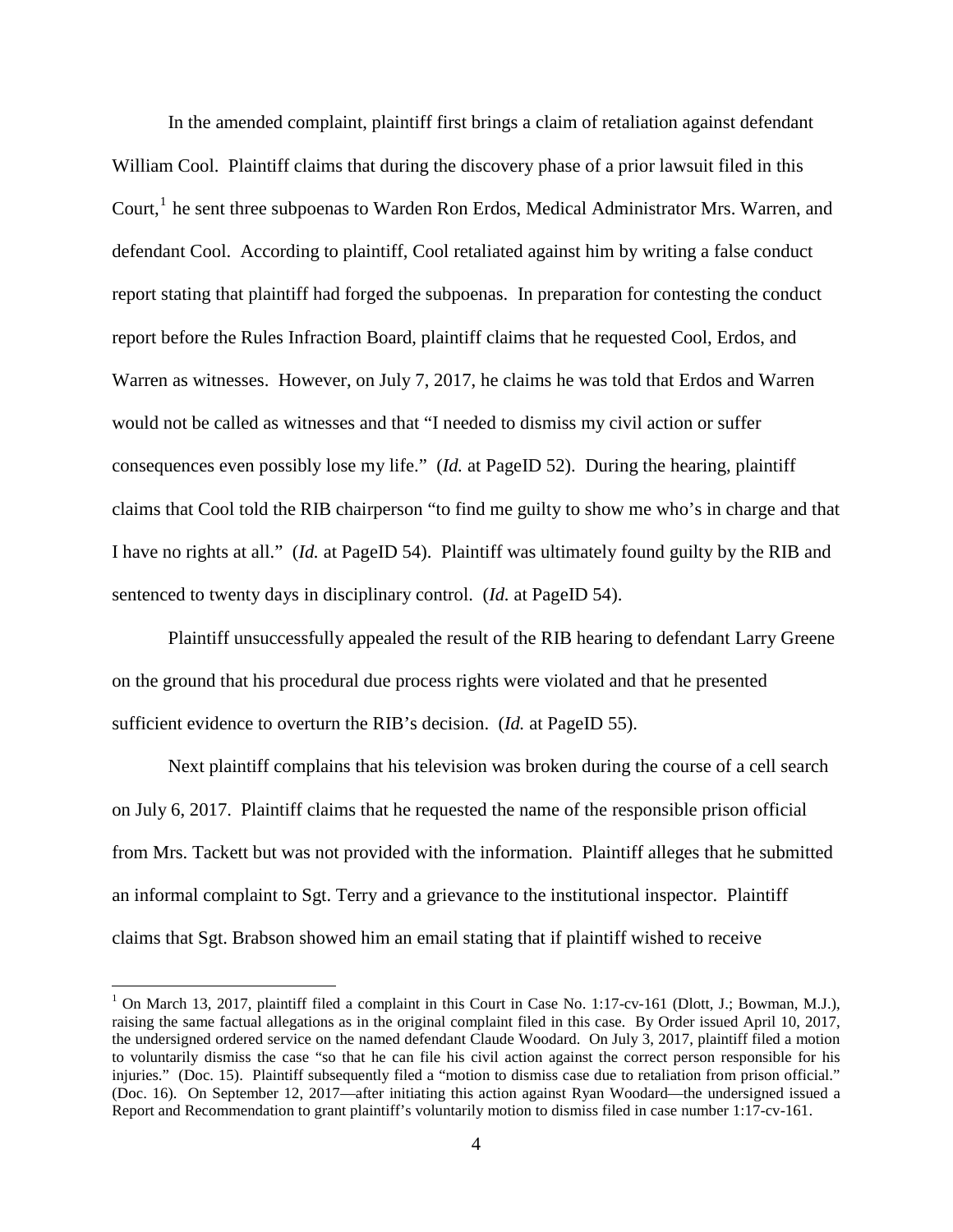reimbursement for his television, he would need to turn it in to Brabson. According to plaintiff, he turned in the television but never received a replacement or reimbursement. Plaintiff unsuccessfully submitted an appeal to the Chief Inspector. $2^2$  $2^2$ 

Finally, plaintiff claims that while working as a porter "a prison official" made a comment about his civil suit against his co-worker. (*Id.* at PageID 56). Plaintiff claims that the prison official falsely accused him of having sexual conduct with another inmate. Plaintiff further claims that the accusation was used to fire him from his position as a porter, which he claims was done in retaliation for filing a civil action against the prison official's co-worker. According to plaintiff he was reclassified by case manager Mr. Anderson "as a porter 5 known as 'no job allowed, restricted to cell.'" (*Id.* at PageID 56).<sup>[3](#page-4-1)</sup> With respect to his allegations regarding his television and job as a porter, plaintiff claims "prison officials violated my Fourteenth Amendment rights to be free from cruel and unusual punishment in the form of campaign harassment." (*Id.* at PageID 56).

For relief, plaintiff seeks a declaratory judgment and monetary damages. (*Id.* at PageID 53).

At this stage in the proceedings, without the benefit of briefing by the parties to this action, the undersigned concludes that plaintiff may proceed with his retaliation claim against defendant William Cool, as stated in the amended complaint. As ordered in the Court's September 11, 2017 Order and Report and Recommendation, plaintiff may also proceed in this action with his Eighth Amendment claim of excessive force against defendant Woodard as set forth in his original complaint. (*See* Doc. 4). However, plaintiff's remaining claims should be dismissed. *See* 28 U.S.C. §§ 1915(e)(2)(B) & 1915A(b).

<span id="page-4-0"></span><sup>&</sup>lt;sup>2</sup> Plaintiff does not name Mrs. Tacket, Sgt. Brabson, or the Chief Inspector as defendants to this action.

<span id="page-4-1"></span> $3$  Mr. Anderson is not named as a party to this action.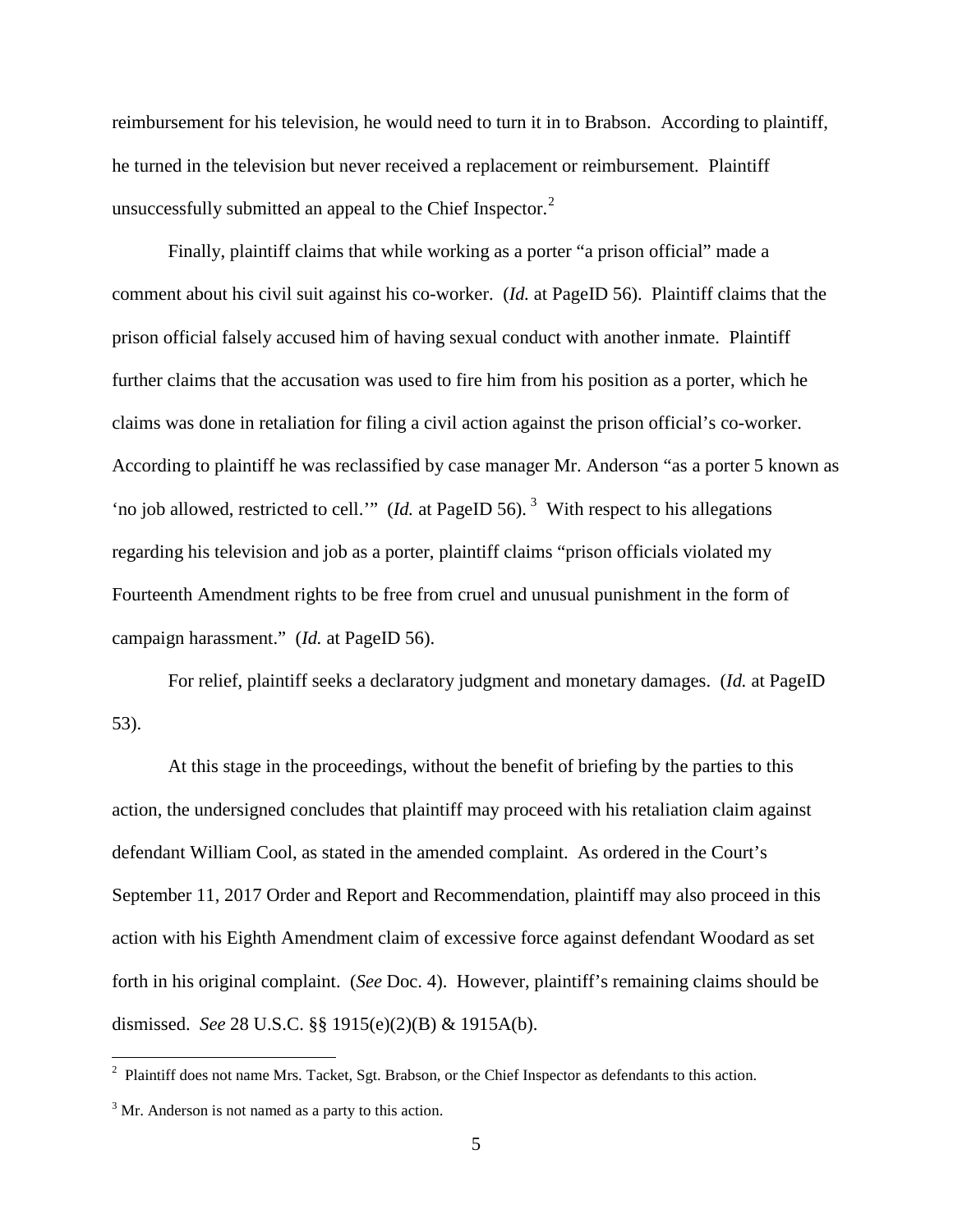Larry Greene should be dismissed as a party to this action for plaintiff's failure to state a claim upon which relief may be granted against him. Plaintiff seeks to hold Greene liable in connection with his RIB appeal. Plaintiff claims that Greene violated his Fourteenth Amendment rights when he acted in bad faith and "approved the unconstitutional conduct of the Rule[s] Infraction Board." (Doc. 10, Amended Complaint at PageID 54). However, plaintiff fails to state a viable constitutional claim under the Fourteenth Amendment because the challenged disciplinary action did not amount to a deprivation of a constitutionally protected liberty interest.

In *Sandin v. Conner*, 515 U.S. 472 (1995), the Supreme Court held that the Fourteenth Amendment confers on prisoners only a "limited" liberty interest "to freedom from restraint which . . . imposes atypical and significant hardship on the inmate in relation to the ordinary incidents of prison life," or which "will inevitably affect the duration of his sentence." *Sandin*, 515 U.S. at 484, 487; *see also Jones v. Baker*, 155 F.3d 810, 812 (6th Cir. 1998); *Williams v. Wilkinson,* 51 F. App'x 553, 556 (6th Cir. 2002). The Sixth Circuit has held that confinement in segregation generally does not rise to the level of an "atypical and significant" hardship implicating a liberty interest except in "extreme circumstances, such as when the prisoner's complaint alleged that he is subject to an *indefinite* administrative segregation" or that such confinement was excessively long in duration. *Joseph v. Curtin*, 410 F. App'x 865, 868 (6th Cir. 2010) (citing *Harden-Bey v. Rutter*, 524 F.3d 789, 795 (6th Cir. 2008)) (emphasis in original); *see also Harris v. Caruso,* 465 F. App'x 481, 484 (6th Cir.) (holding that the prisoner's 8-year confinement in segregation was of "atypical duration" and thus "created a liberty interest that triggered his right to due process"), *cert. denied*, 133 S.Ct. 429 (2012). *Cf. Wilkinson v. Austin*, 545 U.S. 209, 223-24 (2005) (ruling that an inmate's transfer to Ohio's "supermax" prison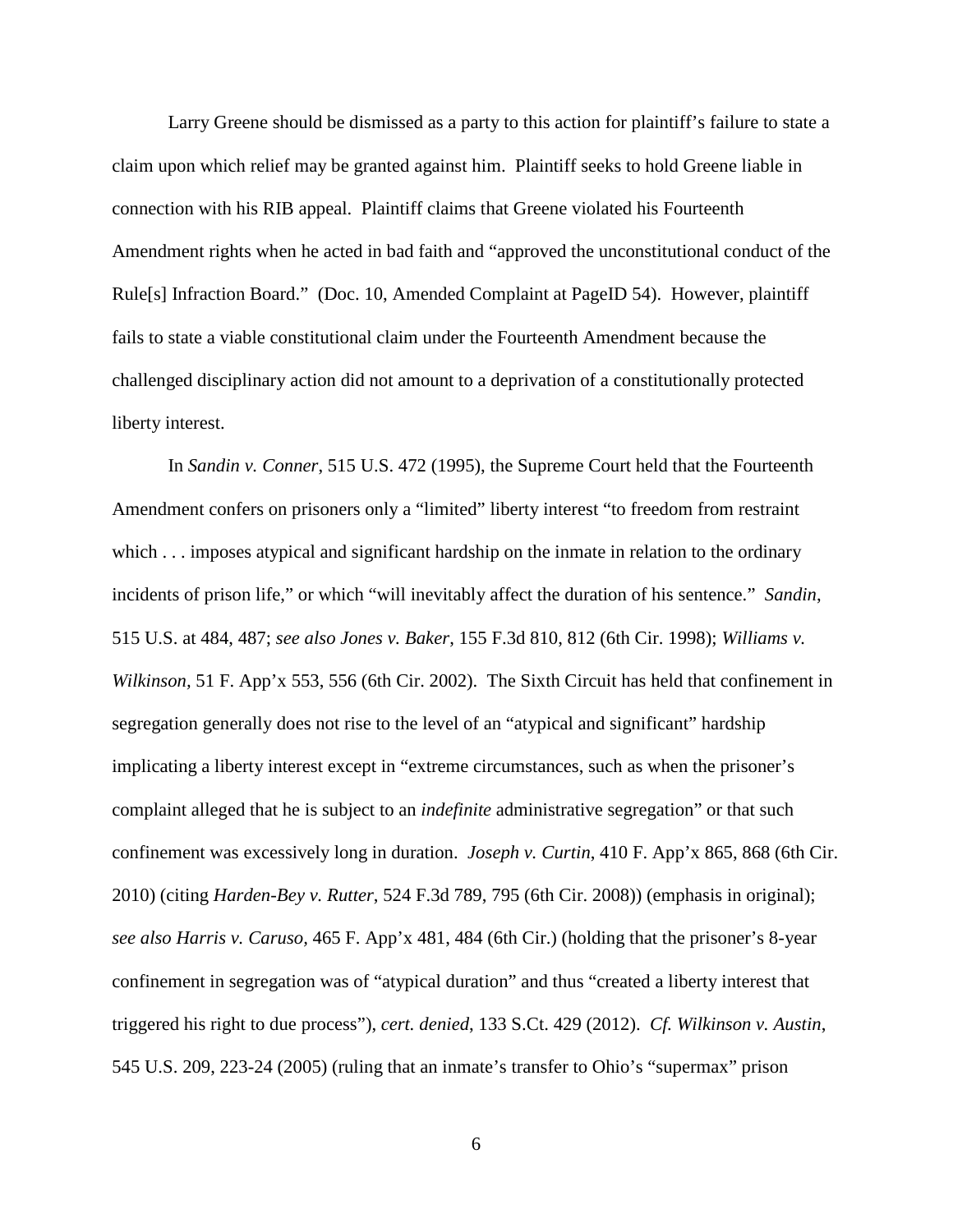"imposes an atypical and significant hardship" given the combination of extreme isolation of inmates, prohibition of almost all human contact, indefinite duration of assignment, and disqualification for parole consideration of otherwise eligible inmates).

Here, plaintiff has not alleged that the challenged disciplinary proceeding resulted in the lengthening of his prison sentence, the withdrawal of good-time credits, or the deprivation of any necessities of life. Moreover, plaintiff has not alleged any facts to suggest that he was subjected to a lengthy disciplinary placement amounting to an atypical or significant hardship that would trigger constitutional concerns. Accordingly, because plaintiff does not have a protected liberty interest under the circumstances alleged herein, any claim against the named defendants for their conduct in the disciplinary proceedings fails to state a cognizable federal claim under the Fourteenth Amendment's Due Process Clause.<sup>[4](#page-6-0)</sup>

To the extent that plaintiff claims that Greene acted in retaliation his claim is conclusory and subject to dismissal. "[N]ot every claim of retaliation by a disciplined prisoner, who either has had contact with, or has filed a lawsuit against prison officials, will state a cause of action for retaliatory treatment. Rather, the prisoner must allege a chronology of events from which retaliation may plausibly be inferred." *Cain v. Lane*, 847 F.2d 1139, 1143 n.6 (7th Cir. 1988) (citing *Benson v. Cady,* 761 F.2d 335, 342 (7th Cir. 1985) (noting that "alleging merely the ultimate fact of retaliation is insufficient")). In this case, plaintiff has failed to allege a chronology of events from which the Court could reasonably infer retaliation on the part of defendant Greene. For example, plaintiff fails to allege that Greene was aware of the lawsuit or any other fact suggesting he was motivated by it. Plaintiff's conclusory allegation that Greene denied his appeal in retaliation without any "further factual enhancement" is

<span id="page-6-0"></span><sup>&</sup>lt;sup>4</sup> The undersigned's recommendation is not altered by plaintiff's conclusory allegation that Greene deprived him of a liberty interest "created by statutory language in the policy which directs a mandatory duty to comply with and not discretionary authority." (*Id.* at PageID 54).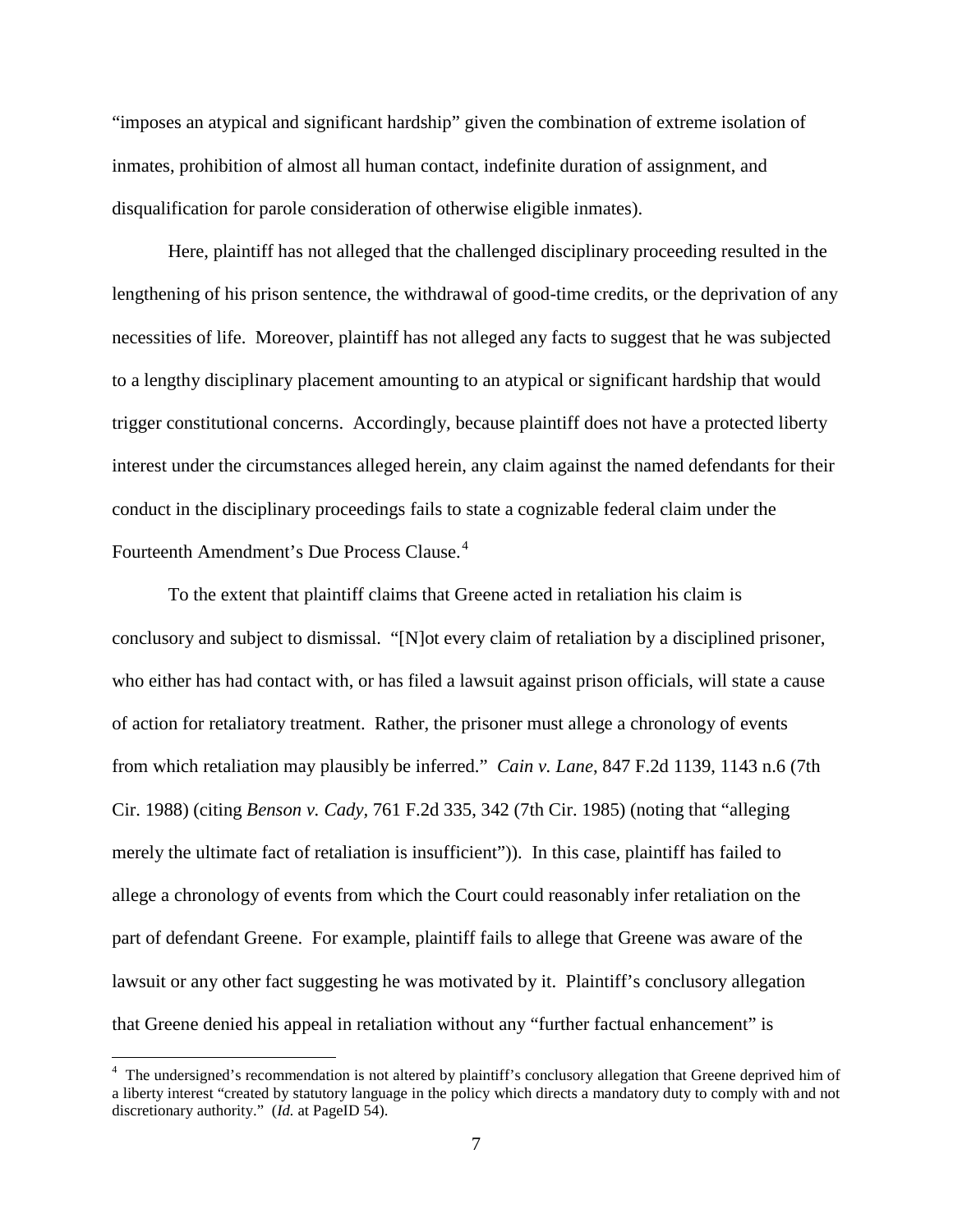simply insufficient to state an actionable claim for relief. *See Bell Atlantic Corp. v. Twombly*, 550 U.S. 544, 555–57 (2007). *Cf. Brow v. Carpenter*, 889 F.Supp. 1028, 1034 (W.D. Tenn. 1995) ("A plaintiff cannot bootstrap a frivolous complaint with a conclusory allegation of retaliation."). Accordingly, defendant Greene should be dismissed as a party to this action.

 To the extent that plaintiff seeks to hold defendants Greene or Cool liable based on their supervisory capacity these claims must also be dismissed. In the relief section of the complaint, plaintiff seeks monetary damages against these defendants in their individual and supervisory capacities. (*See* Doc. 10 at PageID 53). However, it is well-settled that the doctrine of *respondeat superior* does not apply in § 1983 lawsuits to impute liability onto supervisory personnel. *See Ashcroft v. Iqbal*, 556 U.S. 662, 676 (2009); *Monell v. Dep't of Social Servs.,* 436 U.S. 658 (1978); *Hill v. Marshall,* 962 F.2d 1209, 1213 (6th Cir. 1992). Prison officials whose only roles "involve their denial of administrative grievances and their failure to remedy the alleged [unconstitutional] behavior'" cannot be liable under § 1983. *Shehee v. Luttrell*, 199 F.3d 295, 300 (6th Cir. 1999). Nor does a prison official's alleged failure to adequately investigate claims of misconduct rise to the level of "encouragement" that would make the official liable for such misconduct. *Knop v. Johnson,* 977 F.2d 996, 1014 (6th Cir. 1992); *Bellamy v. Bradley,* 729 F.2d 416, 421 (6th Cir. 1984).

Plaintiff's claims regarding the destruction of his television should also be dismissed. To the extent plaintiff alleges he was deprived of his television without due process of law, his allegations are insufficient to state an actionable § 1983 claim. In order to assert such a claim, plaintiff must first "plead . . . that state remedies for redressing the wrong are inadequate." *Vicory v. Walton*, 721 F.2d 1062, 1066 (6th Cir. 1983). *See also Hudson v. Palmer*, 468 U.S. 517 (1984); *Parratt*, 451 U.S. 527 (1981). "If satisfactory state procedures are provided in a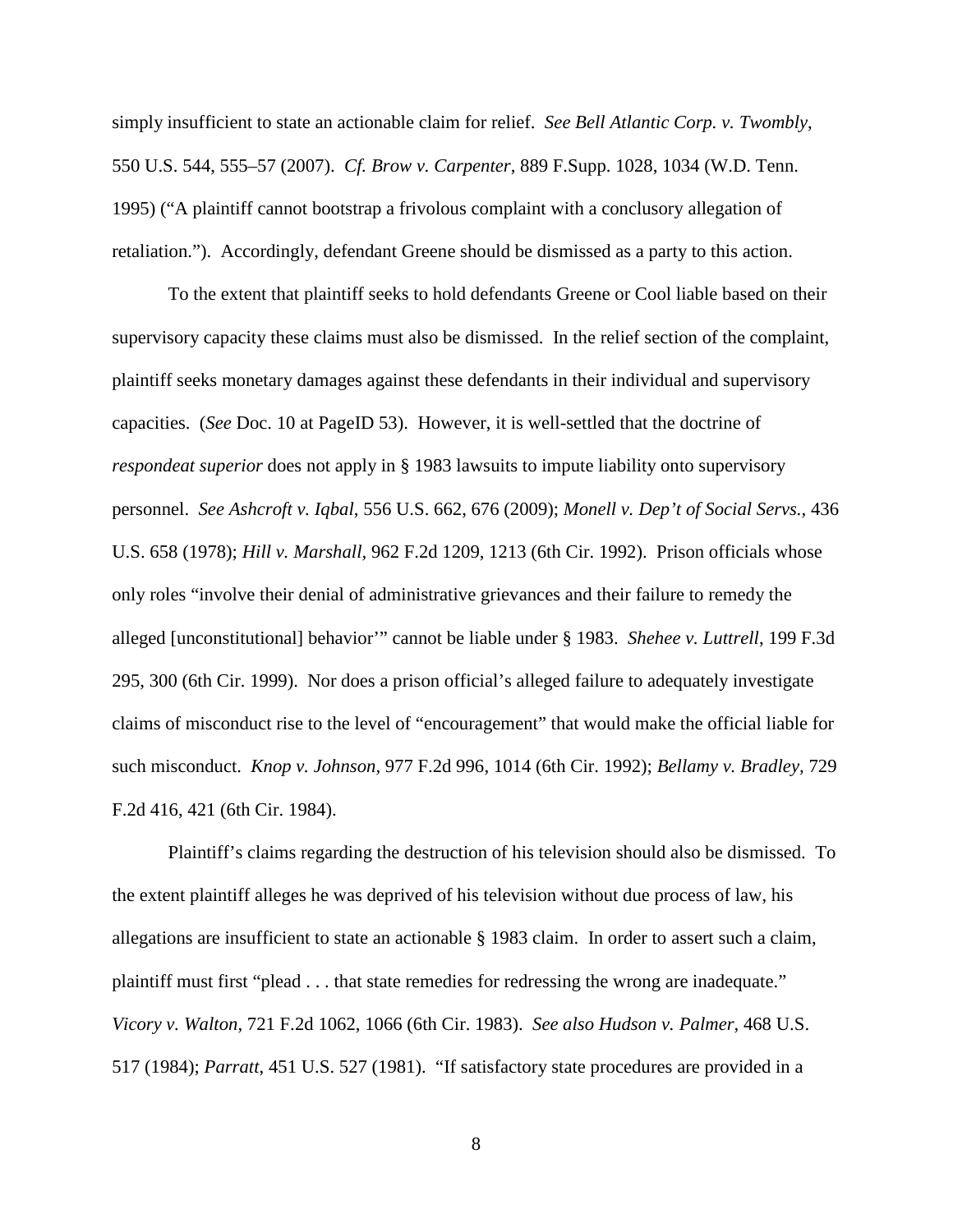procedural due process case, then no constitutional deprivation has occurred despite the injury." *Jefferson v. Jefferson County Pub. Sch. Sys.,* 360 F.3d 583, 587-88 (6th Cir. 2004). Accordingly, in order to state a procedural due process claim under section 1983 "the plaintiff must attack the state's corrective procedure as well as the substantive wrong." *Meyers v. City of Cincinnati*, 934 F.2d 726, 731 (6th Cir. 1991) (quoting *Vicory*, 721 F.2d at 1066). A plaintiff "may not seek relief under Section 1983 without first pleading and proving the inadequacy of state or administrative processes and remedies to redress [his] due process violations." *Jefferson*, 360 F.3d at 588.

Plaintiff has not alleged any facts even remotely indicating that his remedies under Ohio law to redress the wrong of which he complains are inadequate. Plaintiff's complaint fails to explain why a state tort remedy for conversion would not suffice to address his claim. *See Fox v. Van Oosterum,* 176 F.3d 342, 349 (6th Cir. 1999). Therefore, he fails to state a due process claim that is actionable in this § 1983 proceeding.

Finally, plaintiff claims regarding the false allegations leading to his termination from his job as a porter should be dismissed. As noted above, plaintiff alleges that he was fired and reclassified in retaliation for having filed a lawsuit. He also generally alleges that "prison officials" are subjecting him to cruel and unusual punishment in the form of campaign harassment. However, plaintiff makes no allegations against the named defendants in connection with his termination. Plaintiff further fails to name the prison officials who made the allegation or otherwise retaliated against him and only includes allegations against individuals who are not defendants to this action. Plaintiff's claims relating to his television and job termination should therefore be dismissed.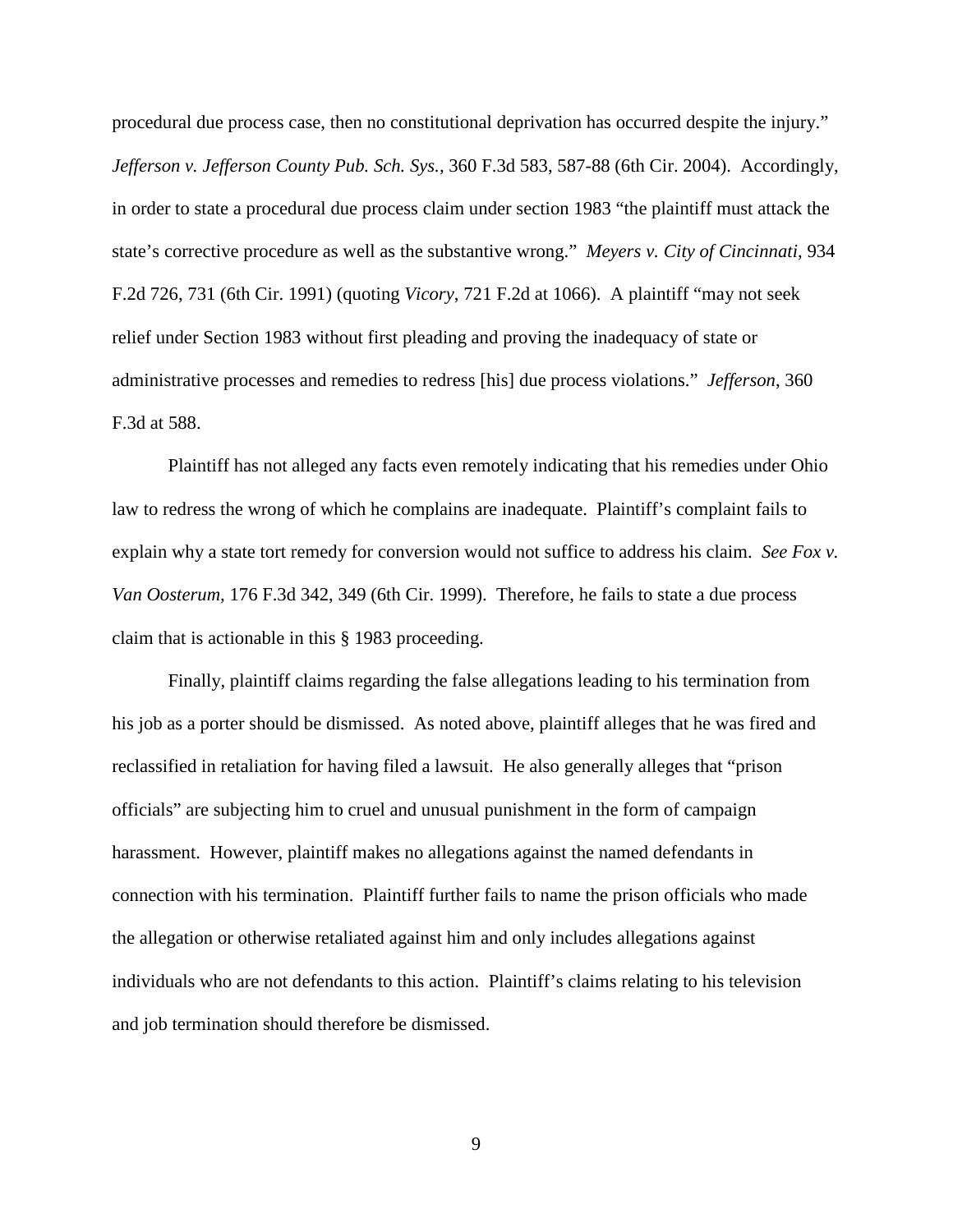Accordingly, in sum, plaintiff may proceed with his Eighth Amendment claim of excessive force against defendant Ryan Woodard, as stated in the original complaint and his retaliation claim against defendant Cool set forth in the amended complaint. *See* 28 U.S.C. §§ 1915(e)(2)(B) & 1915A(b).

Having found that plaintiff's remaining claims fail to state a claim upon which relief may be granted, these claims should be dismissed.

#### **IT IS THEREFORE RECOMMENDED THAT:**

1. The complaint, as amended, be **DISMISSED with prejudice** pursuant to 28 U.S.C. §§ 1915(e)(2)(B) and 1915A(b)(1), with the exception of the following claims, which may proceed: Eighth Amendment claim of excessive force against defendant Ryan Woodard, as stated in the original complaint and plaintiff's retaliation claim against defendant Cool, as stated in the amended complaint. *See* 28 U.S.C. §§ 1915(e)(2)(B) & 1915A(b).

2. Defendant's motion to dismiss the amended complaint as to defendant Woodard (Doc. 11) be **DENIED.** 

#### **IT IS THEREFORE ORDERED THAT:**

1. The United States Marshal shall serve a copy of the original and amended/corrected complaints (Doc. 3, 10), summons, the Order granting plaintiff *in forma pauperis* status, and this Order and Report and Recommendation upon defendants Woodard and Cool as directed by plaintiff, with costs of service to be advanced by the United States.

2. Plaintiff shall serve upon defendants or, if appearance has been entered by counsel, upon defendants' attorney(s), a copy of every further pleading or other document submitted for consideration by the Court. Plaintiff shall include with the original paper to be filed with the Clerk of Court a certificate stating the date a true and correct copy of any document was mailed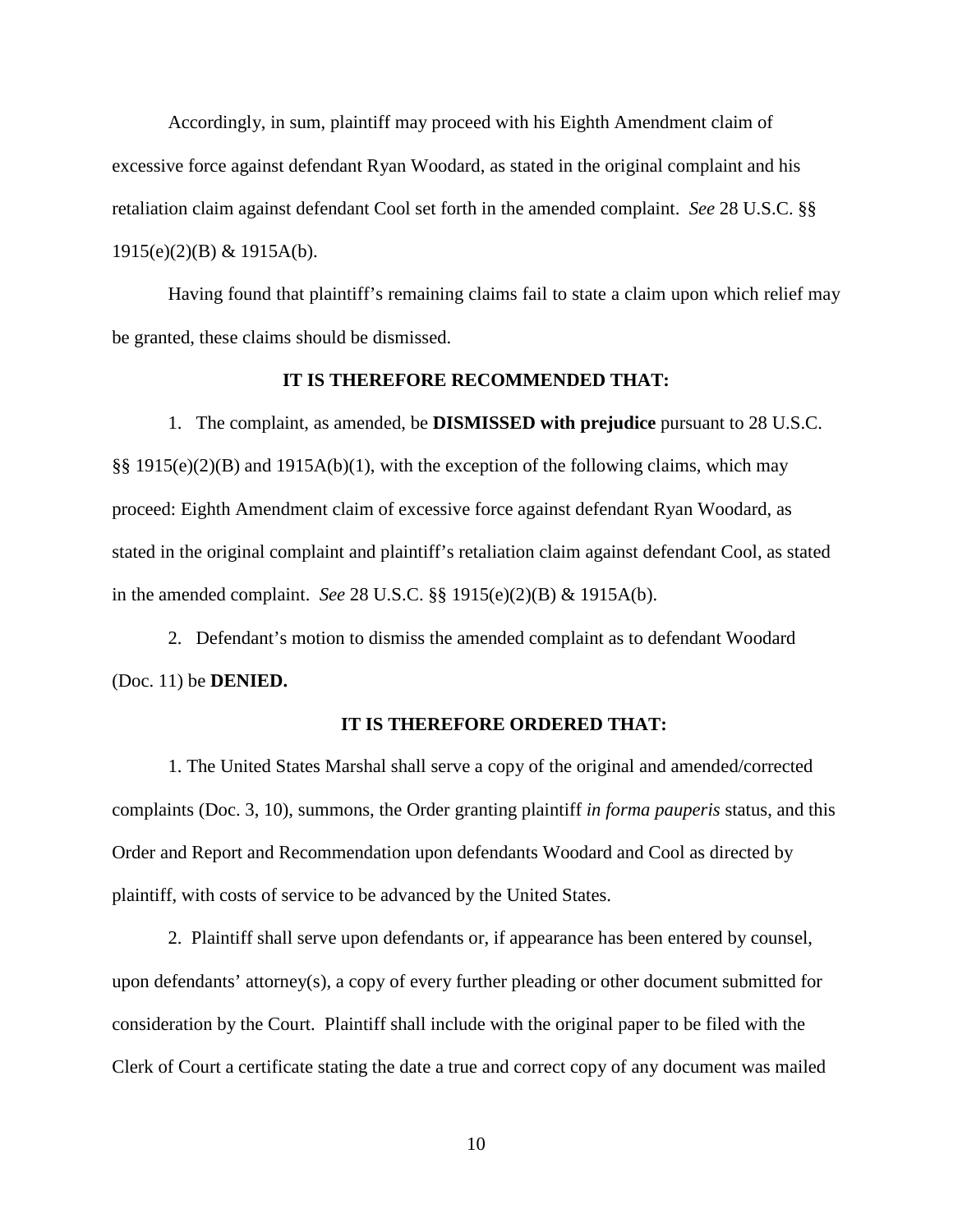to defendants or defendants' counsel. Any paper received by a district judge or magistrate judge which has not been filed with the Clerk or which fails to include a certificate of service will be disregarded by the Court.

3. Plaintiff shall inform the Court promptly of any changes in his address which may occur during the pendency of this lawsuit.

> *s/ Stephanie K. Bowman*  Stephanie K. Bowman United States Magistrate Judge